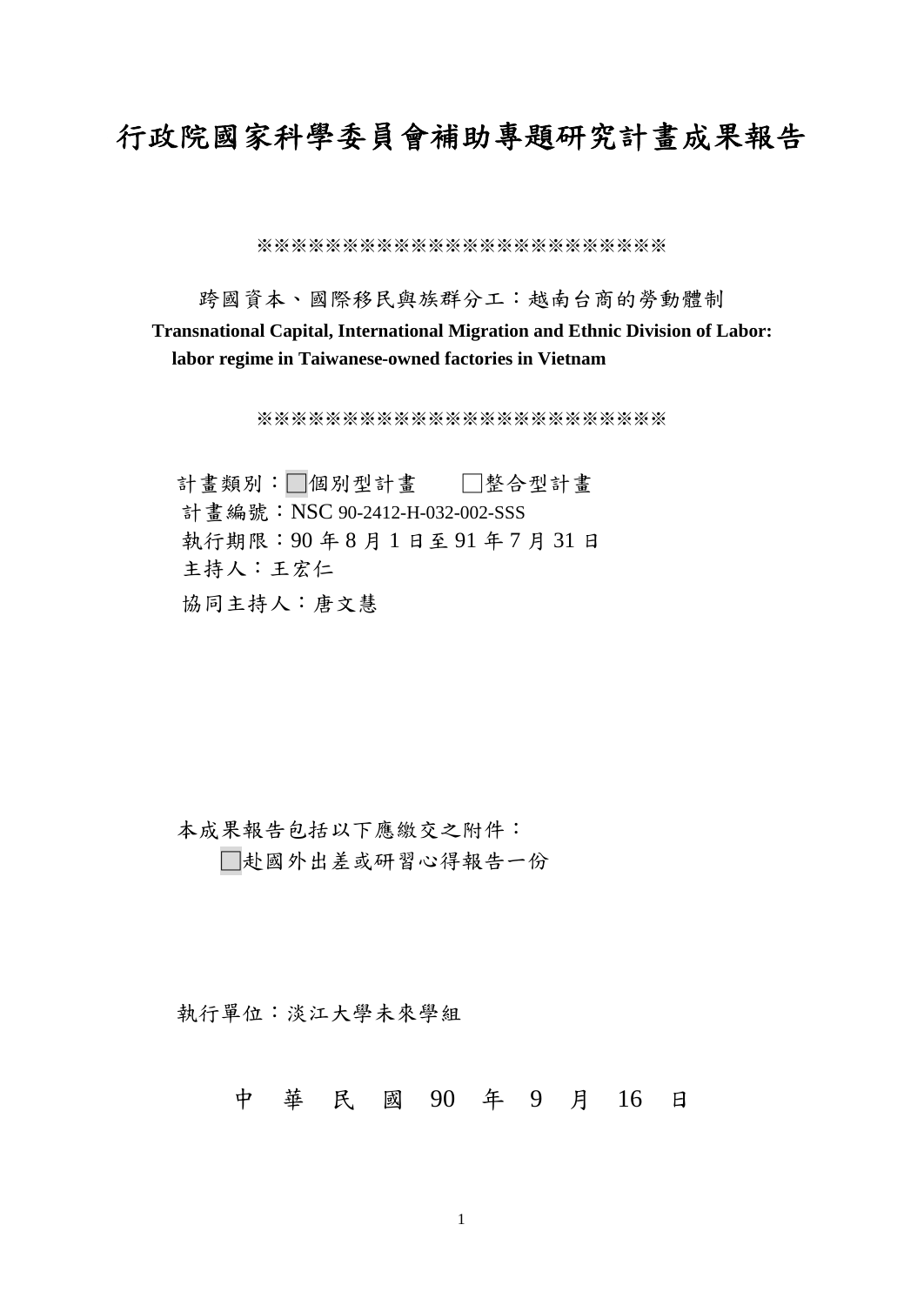## 行政院國家科學委員會專題研究計畫成果報告

### 一、中文摘要

本研究探討社會資本對於越南台商雇用陸幹的影響。我們認為這樣的聘僱與移民形式主 要是由大陸幹部本身具有的社會資本所決定,而非只是依照經濟邏輯計算來決定的。

關鍵詞:社會資本,移民,短期外派經理人,中國,越南,台灣

#### 二、**Abstract**

This research seeks to explore the influence of social capital on the decision to hire Chinese professionals to work for Taiwanese companies in Vietnam. We argue that this employment and migration pattern is mainly determined by the social capital of the Chinese professional transients, and is not based solely on economic calculation as push-pull economic theory describes.

**Keywords**: **social capital, migration, professional transients, China, Vietnam, Taiwan**

#### 三、計畫成果自評

本研究內容,與原先預定之計畫有相當程度的符合,除了協同主持人唐文慧教授因為有 事無法至越南出差外,其餘接按照原訂計畫進行。

原先計書中題即要進行問卷的調查,但是計書評審人建議以深度訪談為主,因此放棄以 問卷的方式進行調查,而全程以深度訪談為主。

在研究進行中,主持人即根據以前所蒐集之資訊,以及新加入之訪談資料,與蕭新煌教授合 作,進行撰寫學術論文,已經投稿發表在 Journal of Contemporary Asia,vol. 32, no. 3, pp.346-362 (SSCI 期刊), 題目為: 「Social Capital or Human Capital? Chinese Professionals in Overseas Taiwan Company」(2002 年 9 月)。書面報告將檢附抽印本一份。

本研究可以繼續進行深入探討之部分,主要是中國幹部的移民過程是如何形成的。這樣 的移民在當代全球化的時代下,如何與商業仲介組織結合在一起,是值得發展的一個重要議 題,因為這牽涉到的不僅是人力資本的移動而已,還牽涉到國族認同、資本流動、對當地社 會經濟的衝擊等問題。

本研究之發現已經載明在研究摘要中,不再贅述。

#### 五、參考文獻

龔宜君 (1999) 跨國投資與族群關係:台商在麻六甲的形成與發展。未出版手稿。

經濟部統計處 (1995) 中華民國台灣地區製造業多角化及國際化調查報告,八十五年。台北: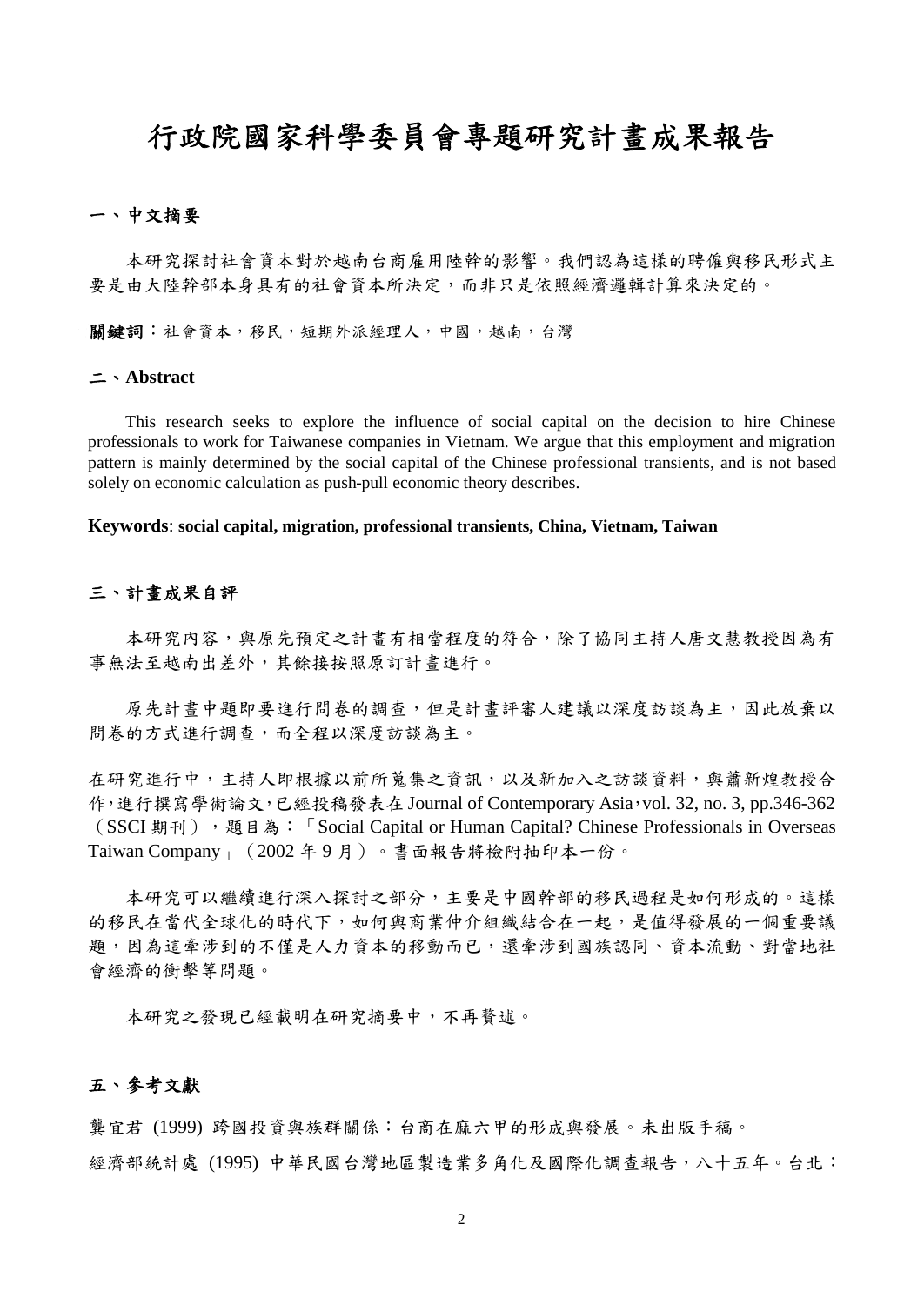經濟部。

- (1996) 中華民國台灣地區製造業對外投資實況調查報告,八十五年。台北:經濟部。
- (1998) 製造業對外投資實況調查。台北:經濟部。
- (1999) 中華民國台灣地區製造業對外投資實況調查報告,八十九年。台北:經濟部。
- 黃賀 (1998) "一個外派人員之後"。高雄:中山管理評論:頁 229-238。
- 王宏仁 (2001) "社會階層化下的婚姻移民與國內勞動市場:以越南新娘為例"。台灣社會 研究季刊,41:99-127。
- 蕭新煌,襲宜君 (1998) 東南亞台商與華人之商業網絡關係。台北:中研院東南亞區域研究計 畫, no. 17。
- 鄭陸霖 (1999) "一個辦邊陲的浮現與隱藏:國際鞋類市場網絡重組下的生產外移"。台灣 社會研究季刊,35: 1-46。
- 中國時報 (2000/09/05) "台灣人在上海:古北二奶村,主婦心中痛"。
- Castles, Stephen (1998) "New migrations in the Asia-Pacific region: a force for social and political change", International Social Science Journal, no. 156, pp. 215-227.
- Chan, Anita and Irene Norlund (1999) "Vietnamese and Chinese Labor Regimes: On the Road to Divergence", in Anita Chan, Benedict J. Tria Kerkvliet and Jonathan Unger (eds), Transforming Asian Socialism: China and Vietnam Compared (Canberra: Allen & Unwin Australia Pty Ltd) pp.204-228..
- China Statistics Department (2000) CHINA STATISTICAL YEARBOOK 1998. http://www.stats.gov.cn/information/nj98/E231A.HTM.
- Fei, John C. H. and Gustav Ranis (1964) Development of the labor surplus economy: theory and policy. Homewood : Richard D. Irwin.
- Greenhalgh, Susan (1984) "Networks and Their Nodes: Urban Society on Taiwan", China Quarterly, no.99, pp. 529-552.
- Hamilton, Gary G, and Kao Cheng-Shu (1990) "The Institutional Foundations of Chinese Business: the Family firm in Taiwan", Comparative Social Research, vol. 12, pp. 135-151.

Hou, Wenrou (2000) "China's International Migration Policy", paper presented at "the Symposium on Experiences and Challenges of Economic Development in Southeast and East Asia", October 16-17, 2000. Taipei: Academia Sinica.

- Khanh, Tran (1993) The Ethnic Chinese and Economic Development in Vietnam. (Singapore: Institute of Southeast Asian Studies).
- Jou, Sue-Ching, Dung-Sheng Chen, I-Chun Kung and Yen-Feng Tseng (1999)